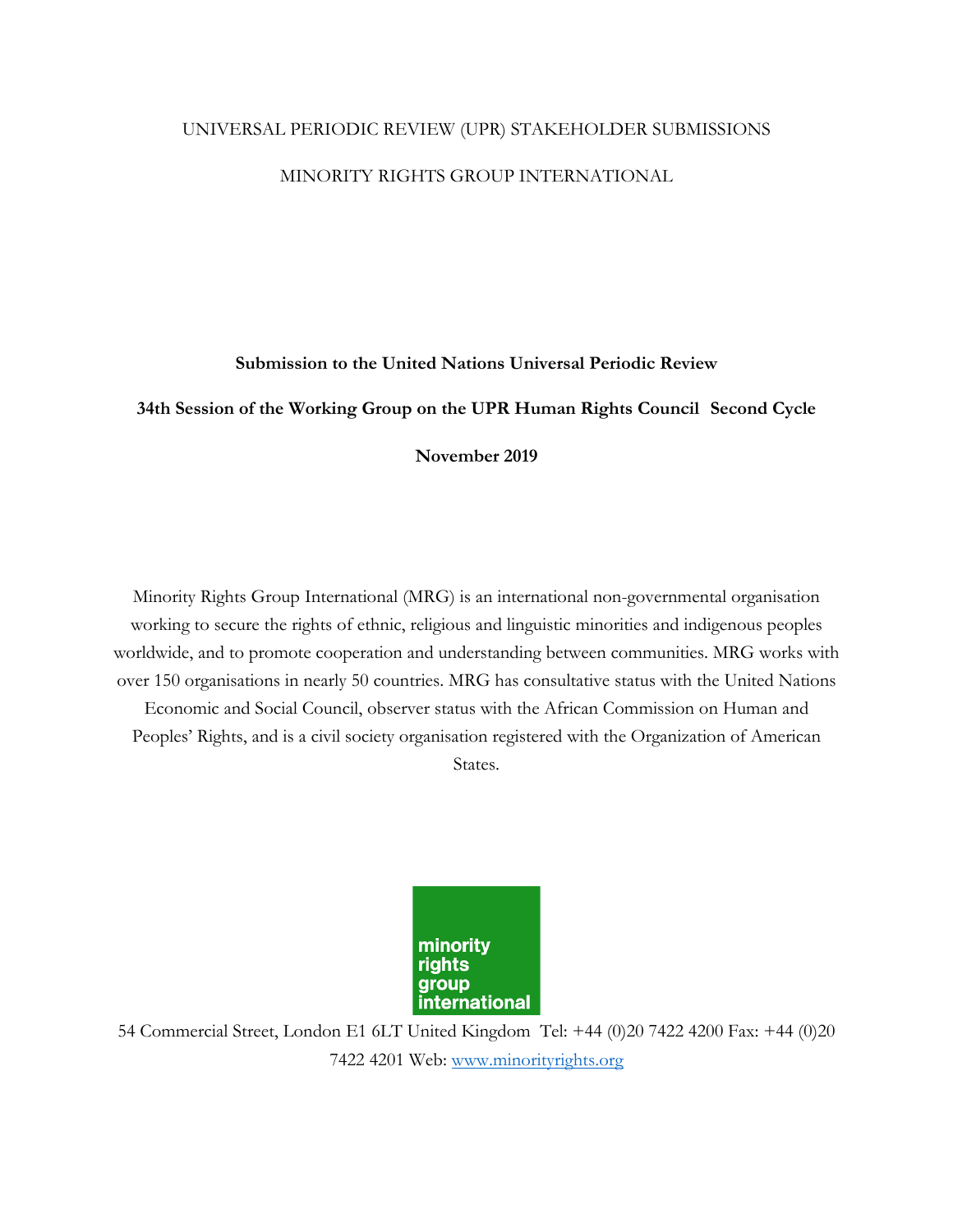## **Introduction**

This contribution is submitted by Minority Rights Group International (MRG). Egypt is home to a number of religious minority groups, including Christian, Jewish, Shiite, Baha'i, Qurani, Ahmedi, atheist, and ethnic minorities, such as the Sinai Bedouins and the Nubian indigenous people.

In 2014, Egypt adopted the current Constitution which enshrines the principle of equality of all citizens and non-discrimination (article 53) and recognizes several human rights and liberties. Nevertheless, the text failed to address many long-standing discriminatory elements that have marginalized minority communities for generations.

## **Freedom of Religion and Belief**

## A- **The Right to Practice Religion**

## **a. Jews**

Jews are granted the right to publicly practice their religion by article 64 of the 2014 Constitution, however some official restrictions on Jewish festivities have hindered its de facto implementation. For instance, in December 2014, the Alexandria Administrative Court banned the annual festival commemorating the 19th century Jewish Saint Rabbi Yaakov Abu Hatzeira. The reasoning of the court for this permanent ban was 'its violation of public order and morality'.

## **b. Christians**

Christians' right to publicly practice their religious rites is also granted by article 64 of the Constitution. As per article 235 of the same Constitution, a specific law for building churches was to be drafted. A church building law (Law 80/2016) was approved in August 2016 by the House of Representatives. However, it faced strong criticism by civil society organizations as it failed to engage the wider community in a participatory manner and entrenched the discriminatory framework surrounding church construction by grounding it in law.

Some of the law's provisions came to act as restrictions over building of churches. These include detailed building specifications (Article 1), the stipulation that churches must reflect the size of the surrounding Christian population (Article 2), the requirements of approval from the governor within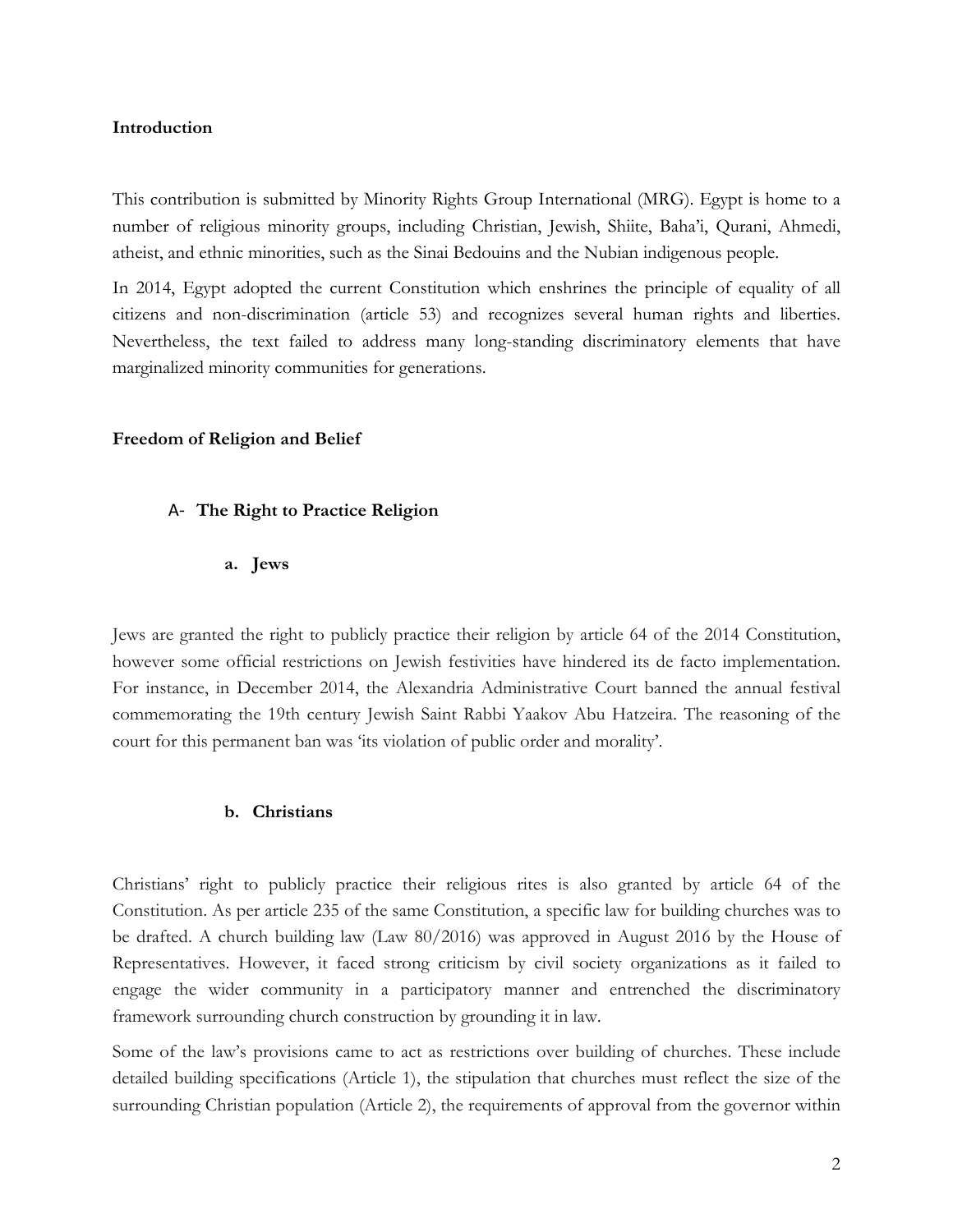four months (Article 5) and the relevant administrative authorities (Article 6). None of these provisions exists in case of building of mosques.

While the law banned the closure of any church in which prayers were held before the law was approved, including unlicensed churches, closures of churches continued under security measures that failed to implement the provision. At least 14 houses of worship have been closed by police since the passing of Law 80/2016 in September 2016, in some cases justified as a pre-emptive measure to prevent communal violence.

With respect to unlicensed churches, the law stated that a committee would be formed to investigate their licensing. Of some 3,730 applications received by churches to regularize their status, by the beginning of 2019 just 627 had been officially approved. The slow process of looking into the registration of the remaining churches is problematic. Collective attacks by neighbours to prevent the committee from reaching the churches in question has been documented.

While collective prayer in a private home is not outlawed or illegal, attacks by Muslim villagers have nevertheless taken place under the pretext that an 'unlicensed church' has been set up in the village. While attacks on religious ceremonies, buildings intended for worship and shrines are criminalized in article 16 of the Penal Code, in practice perpetrators are rarely brought to account due to the enforcement of extra-legal mechanisms such as informal reconciliation sessions.

## **c. Non-Abrahamic religions and non-sunni Muslims**

The recognition in the Constitution is granted solely to 'heavenly religions', and the exclusion of members of other religions, such as the Bahai's, is deeply discriminatory. The rights of these groups to public prayers, personal status laws and the recognition of their religious identity in official documents continue to be denied. Law 263 of 1960, which dissolved the Bahá'í spiritual assemblies, sequestered their property and banned Baha'i books, is still in effect. Furthermore, expression of their beliefs in public or carrying books or publications that promote their beliefs can be prosecuted under religious blasphemy provisions.

Muslims considered "non-traditional" (including Shi'a, Ahmadis and Quranists) are also targeted under the blasphemy provisions for public expression of their faith. Although they self-identify as Muslims, they are not recognised as such by the majority of Sunni Muslims in Egypt, thus facing several discriminatory restrictions in the public practice of their faith. Shi'ites are denied congregation halls (husyaniyat) in Egypt. In addition, the state has failed to respect the right of Shi'a to practice their religious rituals. The Ministry of Endowments has repeatedly closed the shrine of al-Hussein to prevent the Shi'a worship on Ashura, which is a holy day when Shi'a commemorate the death of Hussein ibn Ali.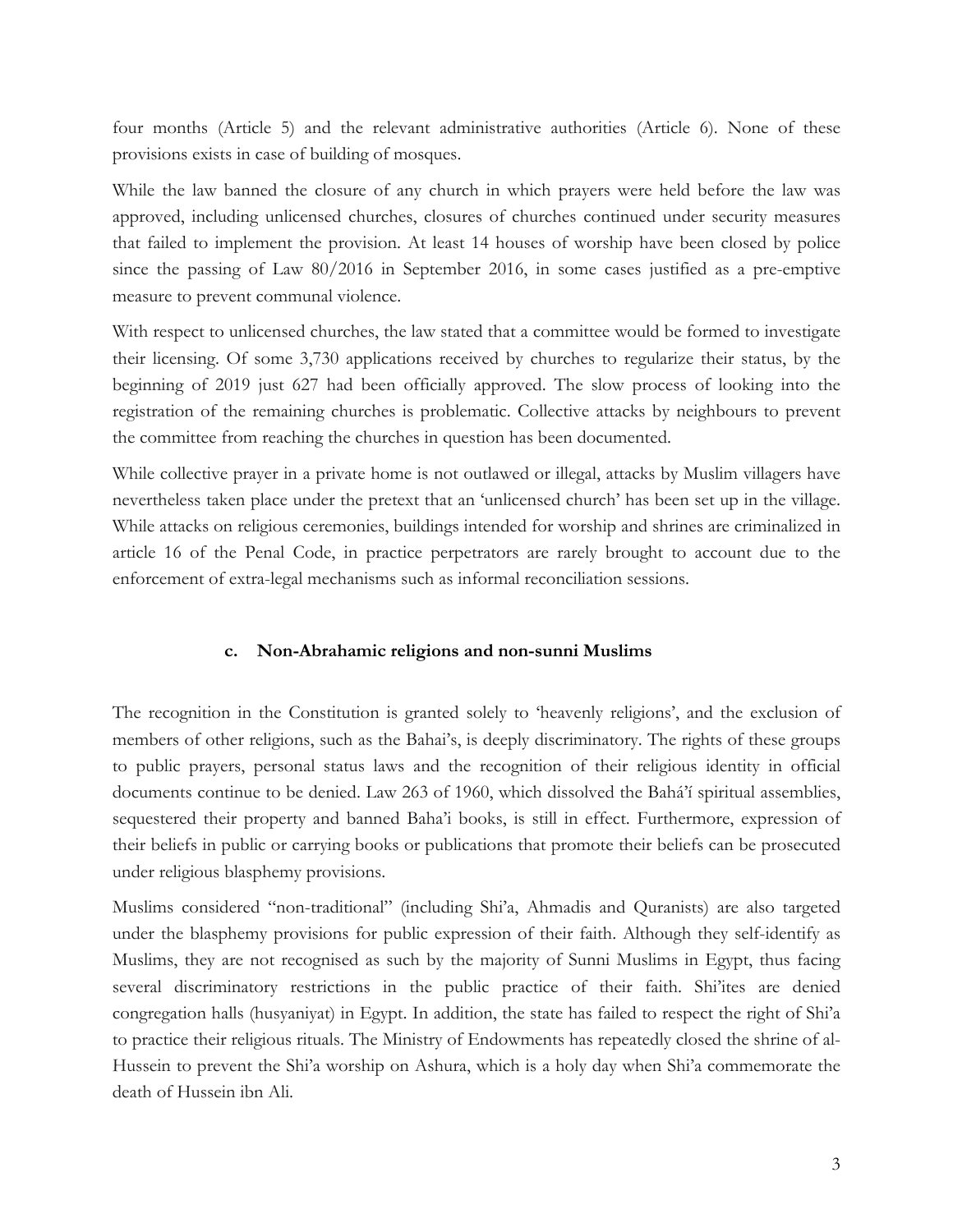## **B- Right to a Remedy**

#### **a. Christians**

#### **i. Reconciliation Sessions**

A key element in the resolution of sectarian attacks against Christian communities is the continued practice of 'reconciliation sessions' between communities, often with the active encouragement of police and officials. These sessions rely on informal justice approaches that are usually in favour of the Muslim majority and are further entrenched by the failure of security forces and the formal judiciary to discharge their responsibilities to prevent and punish targeted attacks on Christians. This policy, besides undermining the rule of law and denying victims the right to remedy, also enables further attacks by promoting a climate of impunity for the perpetrators.

#### **ii. The formal justice system**

The dominance of this partial system of informal justice is accompanied by the failure of the formal justice system to protect Christian and other minority victims. This can be discerned at every step of the judicial system. The first step, filing a complaint at the police station, can involve various hurdles as in many cases police may refuse to register the incident. This failure may include not only denying justice to victims but also failing to protect them from imminent attacks. The judiciary is also keen to accept reconciliation sessions, explained above, in cases where serious crimes have taken place, including violence, assault, armed robbery and even murder. In these cases, reconciliation should not be legally acceptable as it only reinforces the impunity of those who have targeted Christians for attacks.

## **b. Non-sunni Muslims**

The security forces have showed tolerance to the operation of a vigilante group called 'Coalition of Muslims for the Defense of the Companions of the Prophet' which was formed with the aim of online monitoring and supressing Shi'a activity in 2013 in a number of ways including banning Shite practices in al-Hussein mosque. Security forces continue to cooperate with this group and rather than defending the community's right to practice their religion freely, they arrest Shi'a worshippers. Law enforcement agents and the judiciary failed to hold such groups accountable and no charge of incitement was placed against them.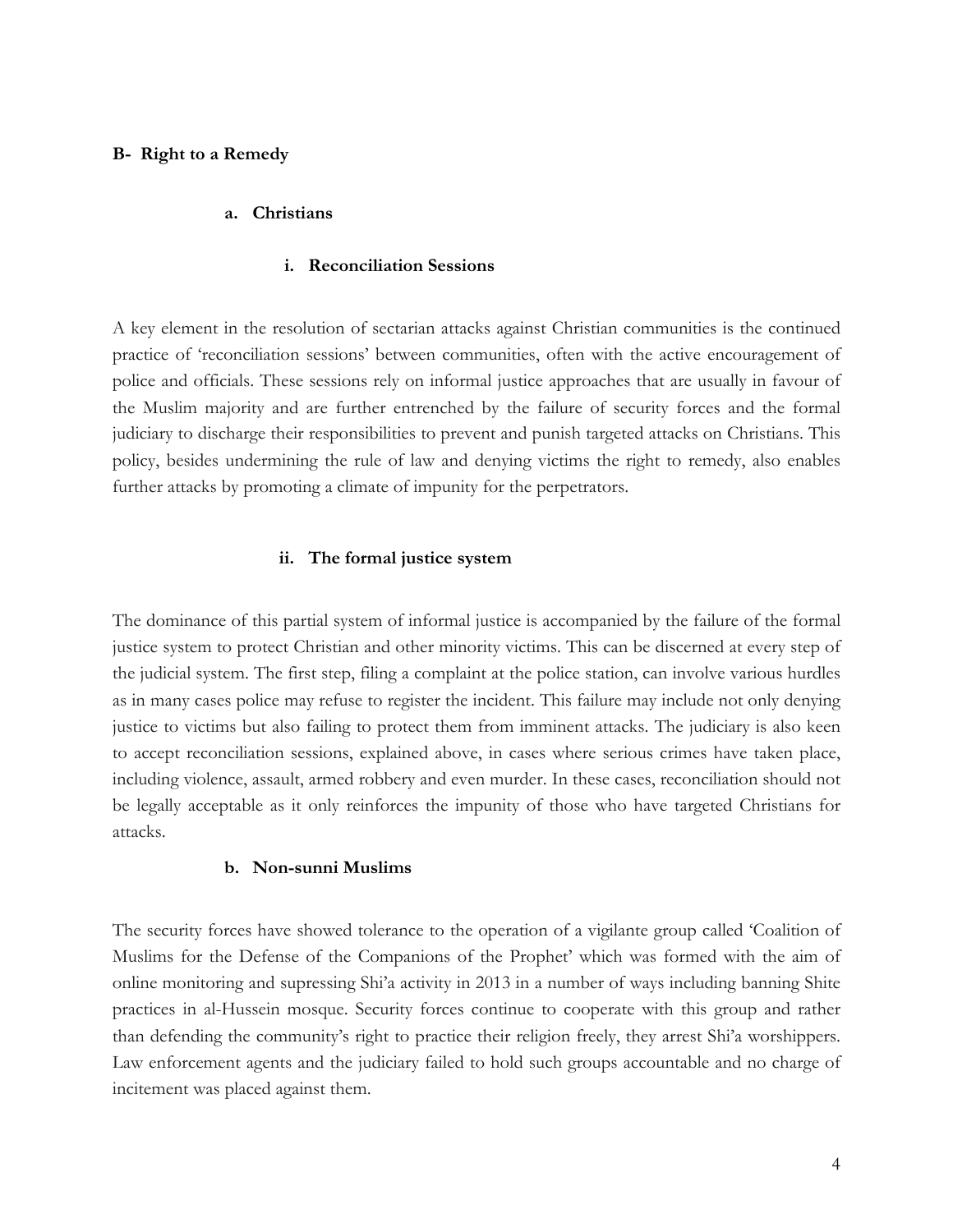#### **Atheists**

Atheists have regularly been threatened and attacked on account of their beliefs. A number of incidents of physical violence at the hands of Egyptian civilians have been met by passivity of security forces, when they did not participate in the assault. For example, in 2014, a number of residents of Al-Bitash area in Alexandria attacked Ahmed Harkan after he stated his beliefs on television and handed him to the police. He reported that he, his wife and his friend were assaulted by police officers.

## **C- Violations of the right to freedom of expression and Blasphemy Law**

Religious blasphemy is an offense mentioned in the Penal Code in article 98(F), which punishes a wide range of activities: 'the exploitation of religion in the promotion or support in words or writing or by any other means of extremist ideas with the intention of provoking sedition or contempt or disdain for one or more heavenly religions or sects belonging to them or to damage national unity or social peace.' This legal provision is frequently used to target a variety of expressions that are not unlawful according to international standards, as explained below.

## **a. Christians**

A common source of blasphemy allegations against Christians are Facebook posts critical of members of the Muslim clergy or statements by Christian teachers in classes considered contrary to Islamic traditions. Between 2014 and 2018 at least 5 cases of religious blasphemy were filed against Christians, 4 of which went to the court. A broad understanding of blasphemy is used: for example 4 high school students sarcastically mimicking a IS scenes, a case that occurred in April 2015, lead them to be prosecuted under blasphemy law.

## **b. Non Sunni- Muslims and Atheists**

The freedom of expression of "non-traditional" Muslims (including Shi'a, Ahmadis and Quranists) is heavily restricted as they constantly face the risk of blasphemy accusations for expressing their religious opinions publicly, praying in public or owning books that promote Shi'a, Qurani or Ahmedi thought.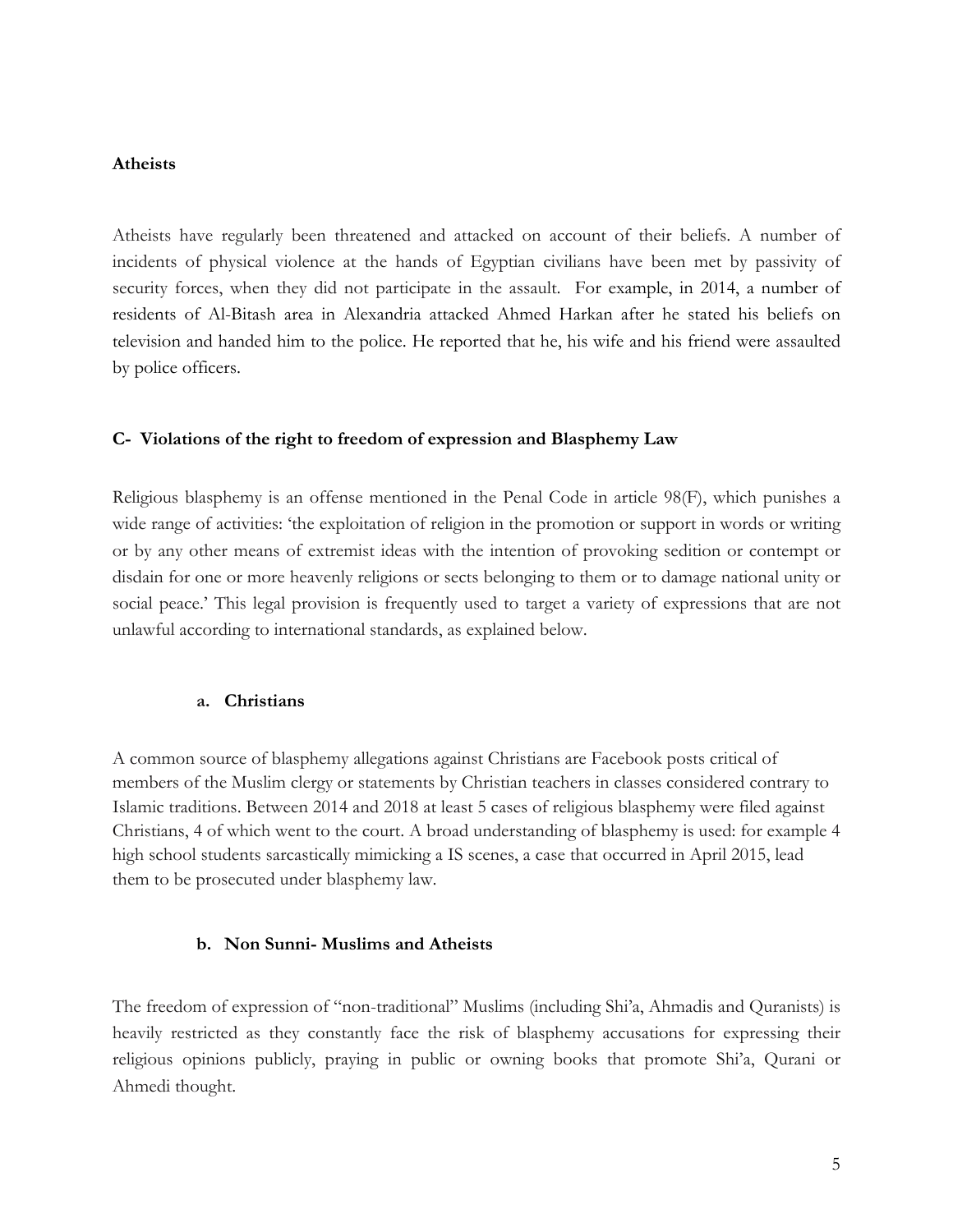#### **D- Rights related to marriage & family**

#### **Bahais**

Bahá'í couples, and by extension their families, are not officially recognized by the Egyptian government. In many cases, spouses with children and grandchildren are still registered as 'single' on their ID cards. The issue lies in the lack of recognition of Bahá'í marriage certificates. As a result, their offspring are also not automatically recognized. Their lack of documentation also deprives them of a number of rights including registering for schools and health insurance. Furthermore, converts to Baha'ism also face troubles in having ID cards issued. i

#### **E-Violence Against Women and Children's Rights**

#### **Forced Disappearances of Christian Minor Girls**

At least 21 Christian girls below 18 years of age were forcibly disappeared between June 2014 and June 2018. In eleven cases involving minors, the victim showed up after she had reached adulthood and converted to Islam. A number of sources have reported that police forces frequently fail to respond adequately to cases where Christian girls have disappeared, either in investigating the cases brought before them or taking steps to assist the families of the victims.

## **F- Forced Displacement and Destruction of Property**

#### **a. Nubians**

Throughout the twentieth century, Nubians have faced numerous displacements, following resolutions by successive Egyptian governments to build dams along the river Nile. Nubians have suffered waves of forced displacement in 1902, 1912, 1933 and in 1964 when the inhabitants of over 40 Nubian villages were displaced. At no point were Nubians adequately compensated for the scale of the damage they suffered due to the loss of their native homeland, culture and ancient civilization. Nubian activists have repeatedly voiced their concerns over the government's circumvention of their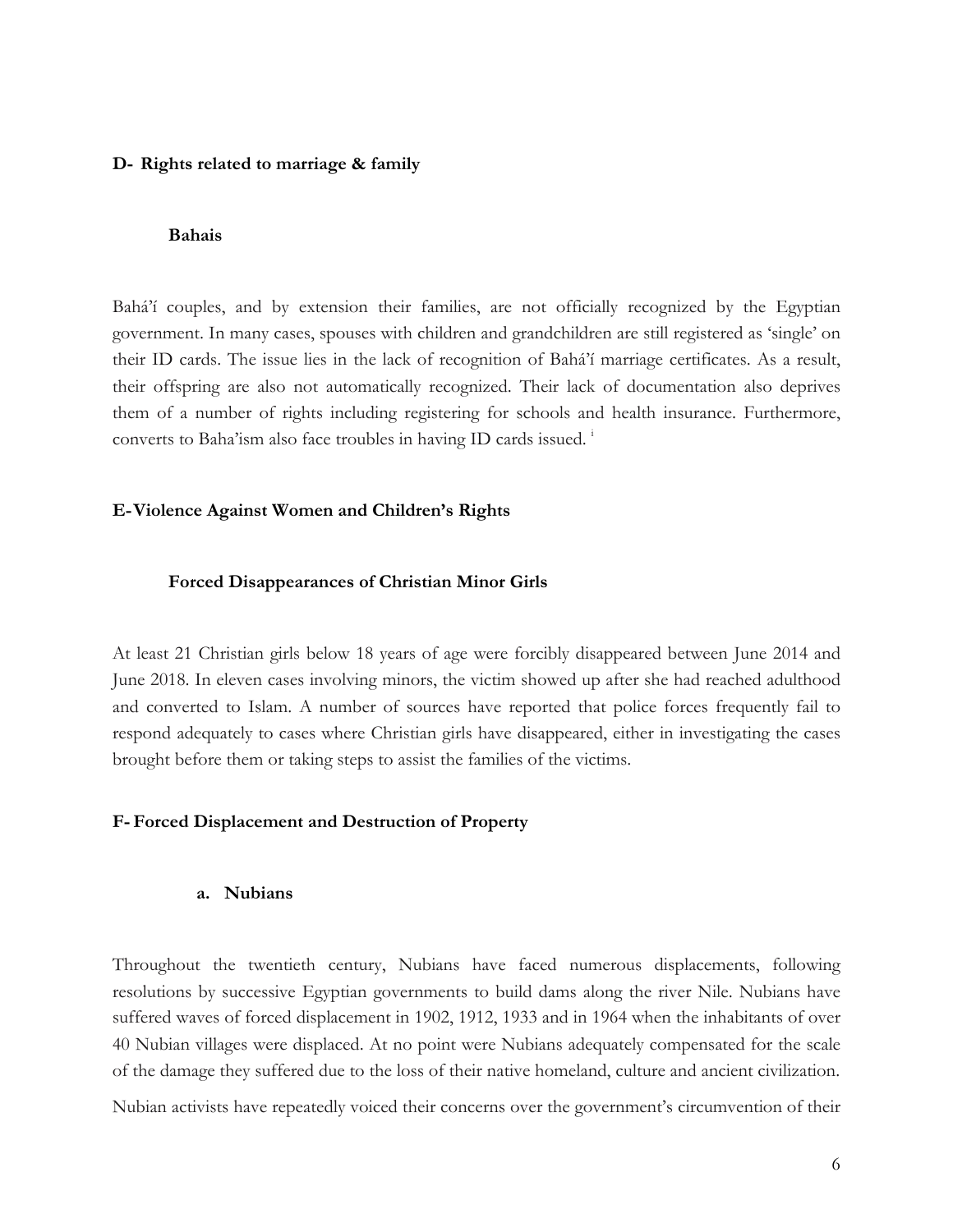responsibilities through administrative hurdles that would prevent adequate compensation. Furthermore, the office of the President issued a series of resolutions that undermined many of the rights laid out in the new Constitution. While in the Constitution the right of Nubians resettlement to Nubia was agreed in Article 236, Presidential Decree 444 (2014) established a large area of Nubian territory bordering Sudan as a militarized zone, hence banning civilian presence there. Also, Presidential Decrees 355 and 498 (2016), approved the confiscation of some 1,100 acres of land for state-sanctioned construction projects.

#### **b. Sinai Bedouins**

Since 2014, the Sinai region has become the territory for operations against IS. As the conflict between Wilayat Sinai (IS) and Egyptian security forces has intensified, the situation of Bedouin communities living in Sinai has steadily deteriorated, due in part to the actions of the Egyptian army around the city of Rafah and the area bordering the Gaza Strip.

For example, on 29 October 2014 a Council of Ministers Decree named the areas which would constitute an empty buffer zone in the Egyptian city of Rafah and would be evacuated of their inhabitants. This decision led to the evacuation of 802 houses in Rafah. The number of houses whose residents will receive compensation is 724 homes housing 1156 families.

However, the violence between the army and the militants led to further destruction of property and evictions. Between July 2013 and August 2015, security forces demolished at least 3,255 buildings in Rafah including mosques, hospitals, schools and homes, and destroyed vast swathes of agricultural land. With the launch in February 2018 of Operation Sinai 2018, more than 3,000 buildings had been destroyed by May 2018, resulting again in widespread evictions and loss of livelihood, including lack of resources, such as water, electricity and gas.

#### **G- Due Process and Right to a Fair Trial**

#### **a. Nubians**

The Nubian community organized a series of peaceful protests and demonstrations between 2016 and 2017 to advocate for the implementation of Article 236 of the Constitution, to which Egyptian authorities have responded with increasing repression, including arbitrary arrests.

When Nubian activists raised objections against Resolution 498 of 2016 in January 2017, police forces arrested six activists ahead of a demonstration. They were charged with public gathering,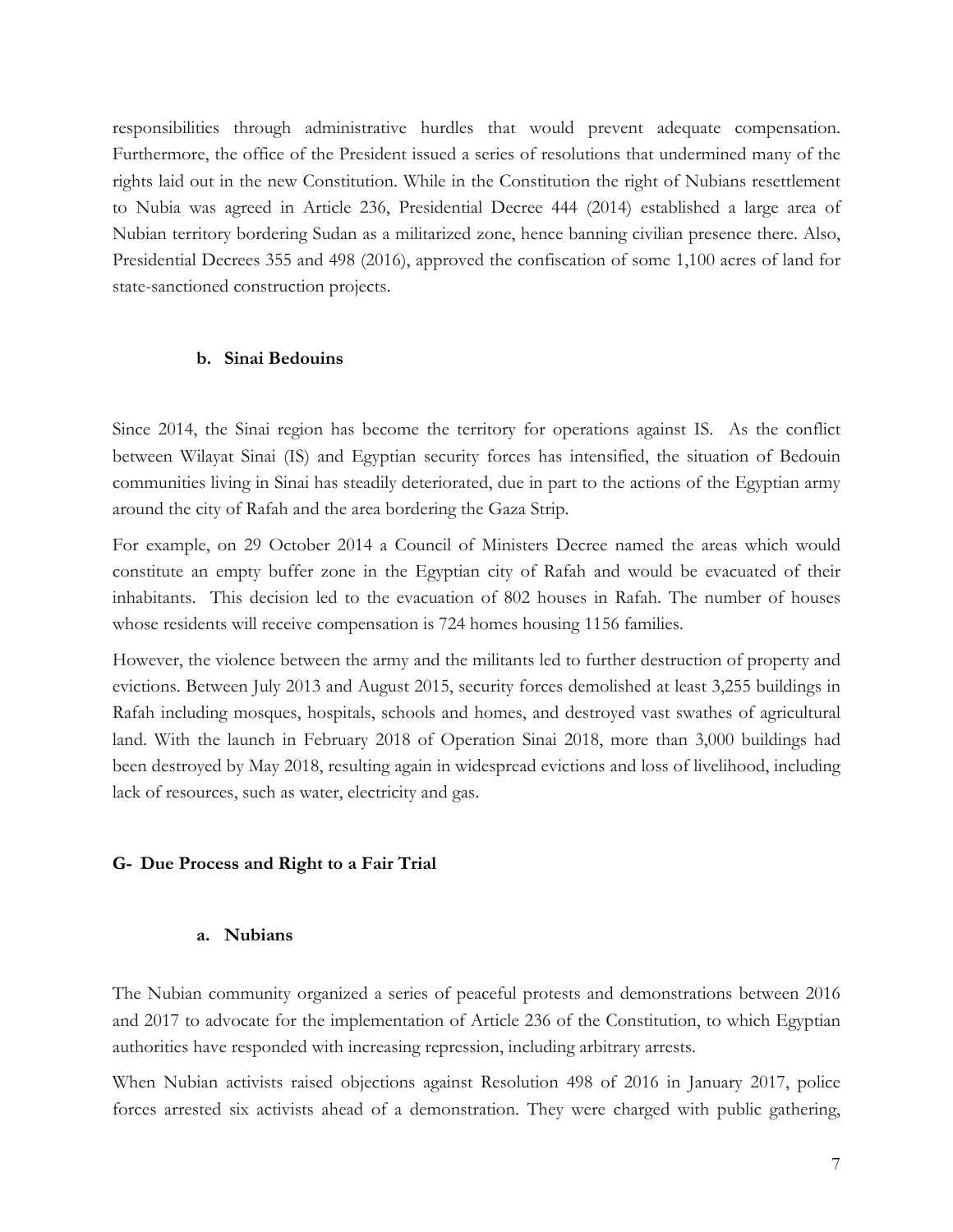carrying signs and objecting to an executive resolution. In September 2017, Nubian activists also staged a demonstration against the presidential decrees and called for the implementation of their constitutional rights to be resettled to their historic land. During these peaceful protests, 24 Nubian activists were arrested and were held in a military prison for 76 days.

Indeed, many victims of arbitrary arrest, violence and other forms of mistreatment by police experience further violations of their rights, including prolonged detention without charge, denial of legal support and unfair trials. Since September 2017, Nubian activists facing trial have suffered a range of exceptional measures, in violation of standard judicial procedures. Nubian activist Gamal Sorour died in his cell in November 2017 during his arbitrary detention at the Shallal military prison. He had fallen into a diabetic coma as a result of poor health care. The Public Prosecutor has frozen investigations into Sorour's death. Interrogations without the presence of a lawyer or any other form of defence were conducted inside a military camp. Their case was referred to a special court, an Emergency State Security Court, which allows for no appeals.

## **b. Sinai Bedouins**

Since the passing of the Constitution, the Egyptian government has failed to adhere to its obligations and instead reverted to an overwhelmingly militarized approach in its counter-terrorism operations in North Sinai.

While hundreds have been killed in the fighting between IS and the Egyptian military, including many civilians, evidence has emerged that some of those killed by security officers may have been executed in staged extrajudicial killings. The estrangement of many in Sinai from the Egyptian government has been driven in part by the failure of authorities to deliver justice for hundreds of Bedouin who suffered arbitrary and unfounded allegations during the security crackdown years before.

## **H- Racial discrimination**

# **a. Nubians**

Nubians continue to suffer discrimination by state and private institutions, due to their culture and skin color. There are various cases of discrimination in schools, football teams as well as in the media. In one case, the victim committed suicide upon excessive verbal bullying by the workers in the institute she studied in.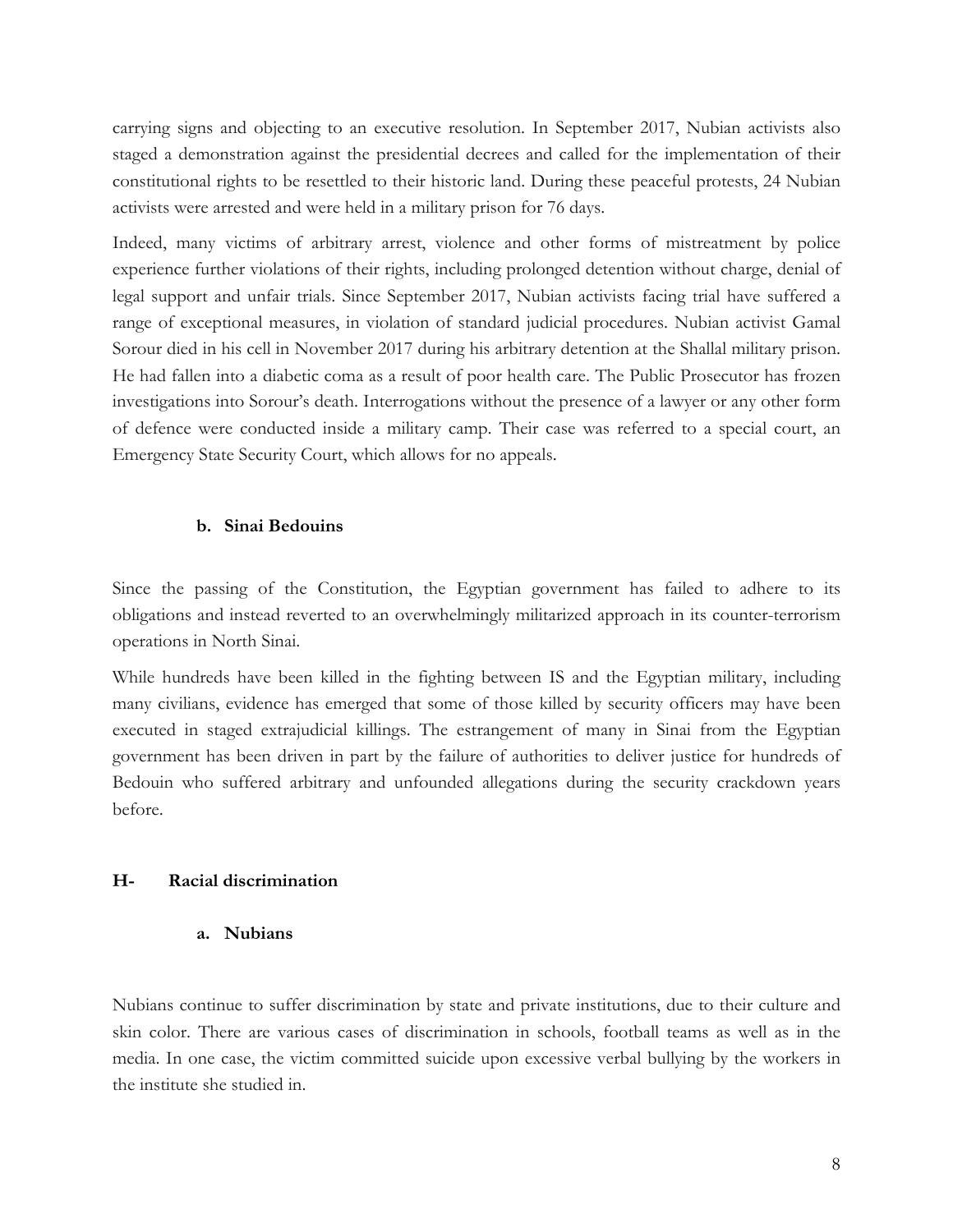The spread of racism in Egyptian society can be traced back to the media's constant portrayal of Nubians as servants, drivers and members of black gangs. These stereotypes exist alongside the media's tendency to spread hate speech and rumors about the supposed desire among Nubians for secession from Egypt and the establishment of an independent state.

# **b. Sinai Bedouins**

Likewise, Sinai Bedouins have suffered a long legacy of discrimination and portrayed in the media as spies or smugglers. Indeed, efforts by Bedouin communities to obtain title deeds for longdemarcated tribal lands were rebuffed and Bedouins were routinely denied positions in the army or civil service.

The government's continued failure to deliver on its promises of economic growth in the region strengthened the involvement of some Bedouin groups in informal and sometimes illicit activities, largely cut off from the mainstream economy.

# **Recommendations**

- Amend the 2014 Constitution to recognize the rights of persons belonging to all communities as full and equal citizens
- Remove all discriminatory provisions in the Constitution, including the restriction of legal recognition to the 'heavenly religions', to ensure full legal equality for all religions and beliefs without exception
- Repeal the current law on blasphemy and establish in its place legislation prohibiting hate speech and incitement
- Issue a law banning discrimination, in line with Article 53 of the Egyptian Constitution
- Repeal the 2016 church building law and replace it with a unified legal framework for all places of worship
- Regulate reconciliation sessions between Christian and Muslim communities to ensure all processes are fair, transparent and impartial, consistent with alternative dispute resolution (ADR) best practices
- Guarantee the full rights of all religious communities, including those not currently recognized in Egyptian law